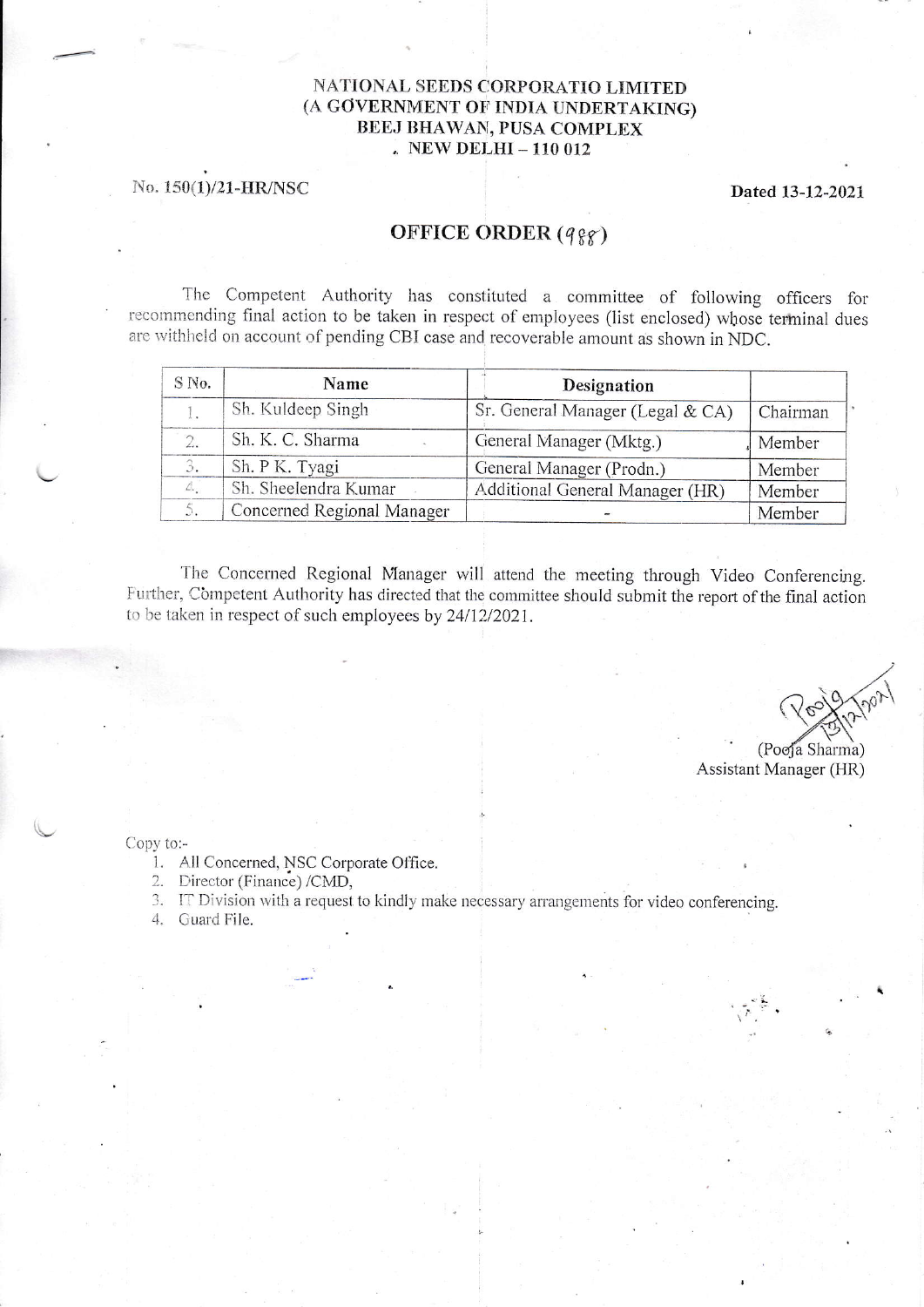| S              | <b>NAME OF OFFICIALS</b>    | <b>DESIGNATION</b>                | DATE OF           | <b>PLACE OF</b><br><b>POSTING</b> |  |
|----------------|-----------------------------|-----------------------------------|-------------------|-----------------------------------|--|
| NO             |                             |                                   | <b>RETIREMENT</b> |                                   |  |
| 1              | B.H. Palve                  | M(Prodn.)                         | 31.05.2019        | Pune                              |  |
| $\overline{2}$ | N. Venkatgowda              | 31.10.2019<br>M(Prodn.)           |                   | Bangalore                         |  |
| 3              | S.K. Yerawar                | M(Prodn.)                         | 31.03.2020        | Pune                              |  |
| $\overline{4}$ | D.D. Saharan (120)          | AM(P)                             | 31.07.2019        | Lucknow                           |  |
| $\overline{5}$ | G. Ansar Pasha (120)        | Asstt. Officer<br>(Seeds)         | 31.08.2019        | Bangalore                         |  |
| 6              | T.A. Govinda Raju (120)     | AM(P)                             | 31.05.2018        | Bangalore                         |  |
| 7              | Rajender Singh              | AM(P)                             | 31.07.2018        | Jaipur                            |  |
| 8              | Sudhir Kumar Gupta<br>(120) | AM(P)                             | 31.12.2019        | Jaipur                            |  |
| 9              | S.S. CHOUDHARY              | AGM(P)                            | 31.07.2020        | Lucknow                           |  |
| 10             | Tejoo Ram                   | AM(P)                             | 30.04.2018        | Lucknow                           |  |
| 11             | P.M. Varshney (120)         | AM(P)                             | 31.12.2017        | Lucknow                           |  |
| 12             | D.V. Singh                  | Prodn. Officer                    | 30.09.2017        | Agra                              |  |
| 13             | Rais Abbas                  | Prodn. Officer                    | 31.01.2020        | Jaipur                            |  |
| 14             | Shayam Bihari Lal           | Prodn. Officer                    | 31.01.2020        | Gandhi Nagar                      |  |
| 15             | Mahendra Singh              | Asstt. Officer<br>(Seeds)         | 30.04.2020        | Jaipur                            |  |
| 16             | Satbir                      | Prodn. Officer                    | 30.11.2020        | Jaipur                            |  |
| 17             | M.S. Wankhede               | <b>PCWM</b>                       | 31.03.2018        | Pune                              |  |
| 18             | <b>IVS</b> Tomar            | Asstt. Officer<br>(Seeds)         | 30.06.2019        | Bhopal                            |  |
| 19             | MUM Rao                     | M(Acctt.)                         | 30.09.2018        | Secunderabad                      |  |
| 20             | Ranjeet Singh               | $RW-II$                           | 31.05.2020        | Sardargarh                        |  |
| 21             | R.N. Yogi                   | Asstt. Officer (Store) 30.09.2019 |                   | Jaipur                            |  |
| 22             | M.L. Sharma                 | M(Prodn.)                         | 30.06.2020        | Patna                             |  |
| 23             | Mohd. Iliyas                | AO(HR)                            | 31.10.2020        | Jaipur                            |  |
| 24             | S.S. Srivastava             | AM(P)                             | 11.07.2020        | Lucknow                           |  |
| 25             | D.P. Singh                  | Prodn. Officer                    | 31.07.2019        | Bangalore                         |  |
| 26.            | Krishan Pal Sharma          | <b>MPA</b>                        | 30.06.2020        | Lucknow                           |  |
| 27             | Dharmendra Narvaria         | Asstt. Agri Gd-V                  | 02.02.2019        | Bhopal                            |  |
| 28             | Jai Pal Singh               | M(Prodn.)                         | 31.01.2019        | Jaipur                            |  |
| 29             | B.L. Bijarniya              | Asstt. Officer (F&A)              | 28.02.2019        | Bangalore                         |  |